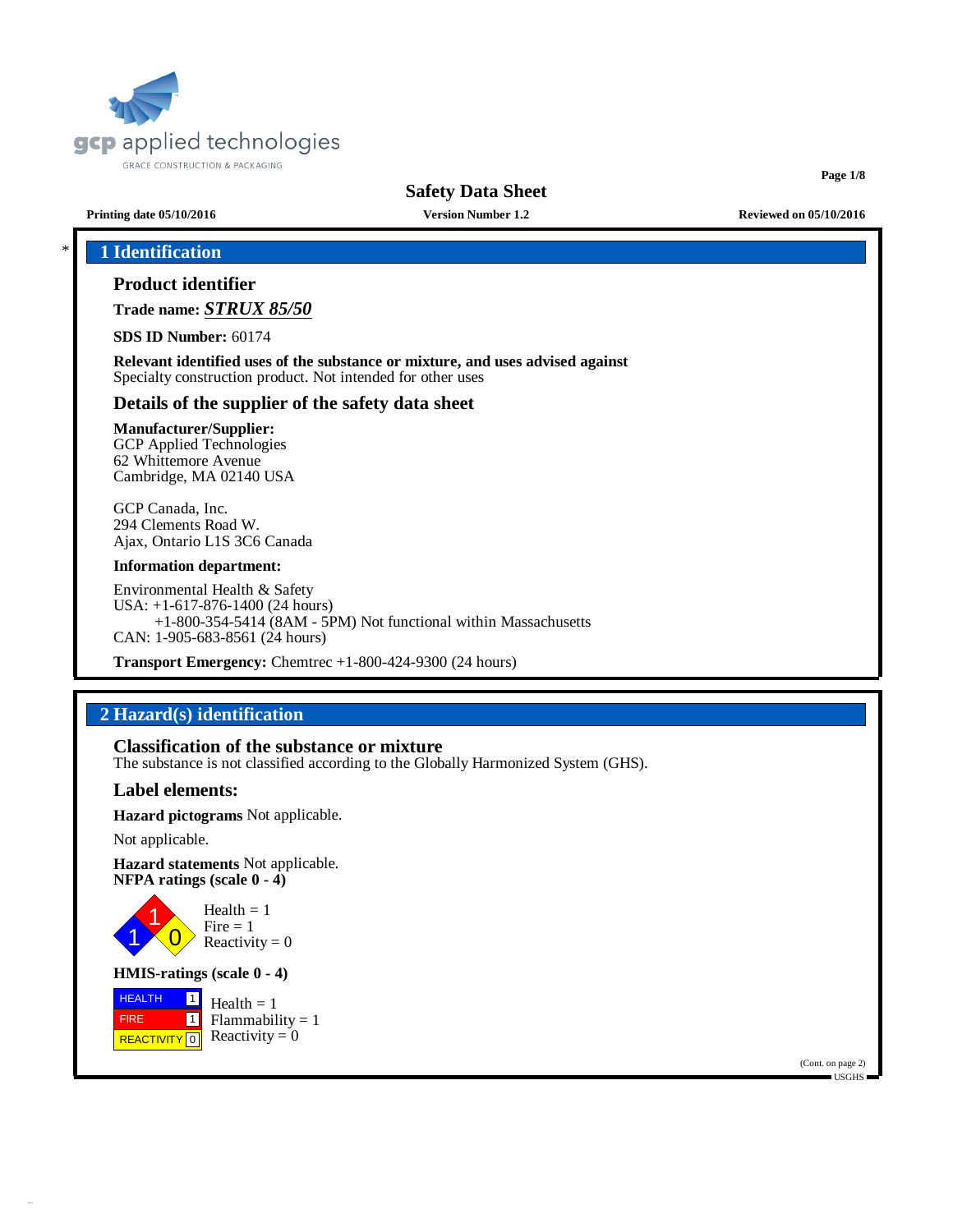**Trade name:** *STRUX 85/50*

## **Other hazards**

**Results of PBT and vPvB assessment**

**PBT:** Not applicable. **vPvB:** Not applicable.

## **3 Composition/information on ingredients**

**Chemical characterization: Substances CAS Number:**

Polypropylene/Polyethylene Fiber Blend

**Additonal information:** This Product contains no hazardous ingredients.

## **4 First-aid measures**

### **Description of first aid measures**

#### **General information:**

Get medical advice/attention if you feel unwell.

#### **After inhalation:**

Supply fresh air. If required, provide artificial respiration. Keep patient warm. Consult doctor if symptoms persist.

#### **After skin contact:**

Immediately wash contaminated skin with soap or mild detergent and water. If this chemical soaks clothing, immediately remove clothing and wash skin.

#### **After eye contact:**

Rinse opened eye for several minutes under running water.

Rinse cautiously with water for several minutes.

Seek immediate medical advice.

#### **After swallowing:**

Wash out mouth with water

Rinse mouth.

Do not induce vomiting; immediately call for medical help.

Never give anything by mouth to an unconscious person.

### **Information for doctor:**

**Most important symptoms and effects, both acute and delayed** No further relevant information available.

**Indication of any immediate medical attention and special treatment needed** No further relevant information available.

#### **5 Fire-fighting measures**

**Special hazards arising from the substance or mixture** No further relevant information available.

**Additional information** Collect contaminated fire fighting water separately. It must not enter the sewage system.

(Cont. on page 3)

 $\blacksquare$  USGHS

(Cont. from page 1)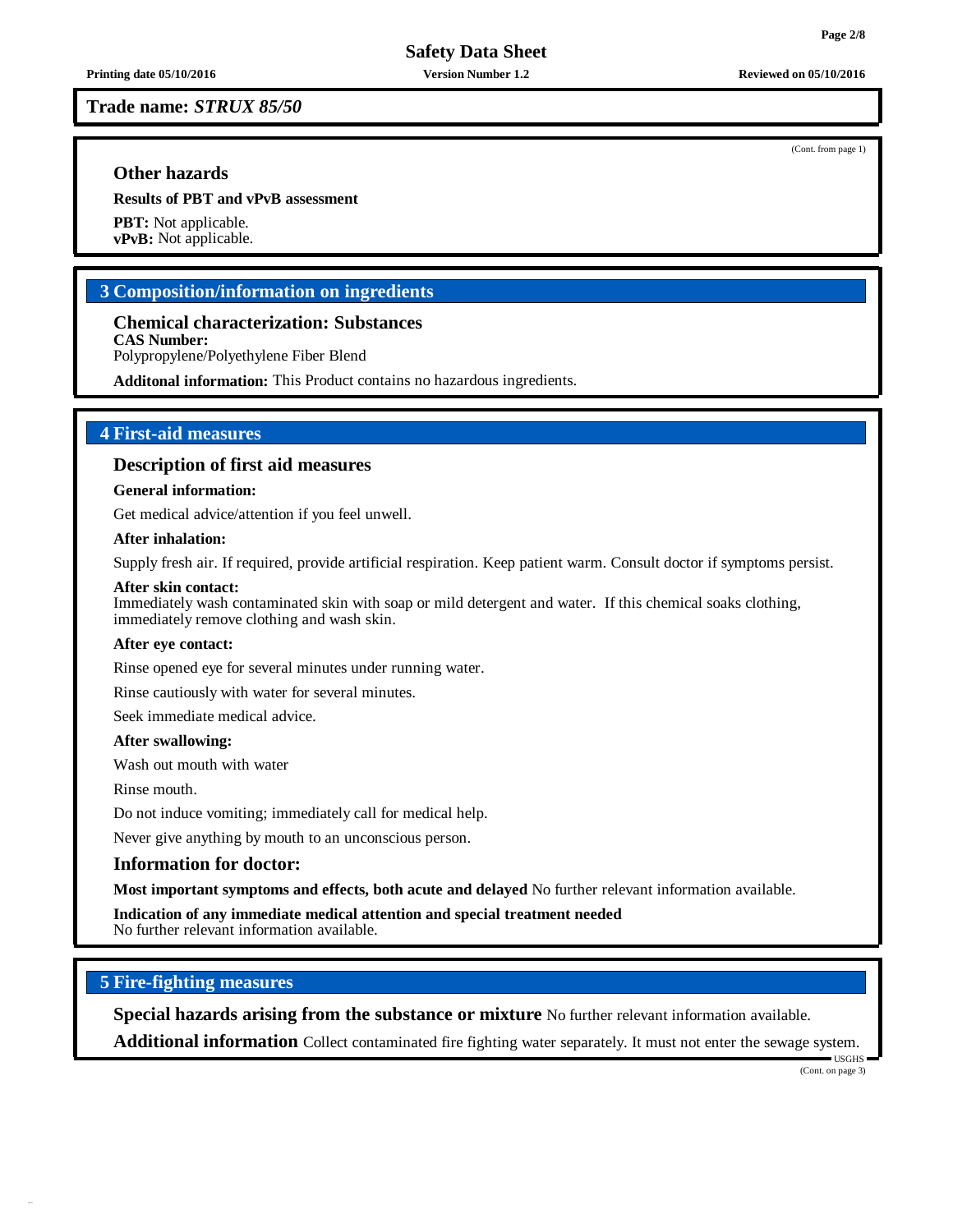**Printing date 05/10/2016 Version Number 1.2 Reviewed on 05/10/2016**

(Cont. from page 2)

## **Trade name:** *STRUX 85/50*

## **6 Accidental release measures**

#### **Personal precautions, protective equipment and emergency procedures**

Wear protective equipment. Keep unprotected persons away.

#### **Methods and material for containment and cleaning up:**

Contain and/or absorb spill with inert material (i.e. sand, vermiculite) then place in a suitable container.

Sweep up spilled product into receptacles.

### **Reference to other sections**

See Section 7 for information on safe handling.

See Section 8 for information on personal protection equipment.

See Section 13 for disposal information.

## **7 Handling and storage**

### **Handling:**

#### **Precautions for safe handling**

Open and handle receptacle with care. Avoid contact with eyes, skin and clothing. Do not take internally. Practice good personal hygiene to avoid ingestion. Use only with adequate ventilation. Wash clothing before reuse. FOR PROFESSIONAL USE ONLY. KEEP OUT OF CHILDREN'S REACH.

**Information about protection against explosions and fires:** No special measures required.

#### **Conditions for safe storage, including any incompatibilities**

**Storage:**

**Information about storage in one common storage facility:** No special measures required.

**Further information about storage conditions:** Keep receptacle tightly sealed.

**Specific end use(s)** No further relevant information available.

### **8 Exposure controls/personal protection**

**Additional information about design of technical systems:** No further data; see item 7.

**Control parameters**

**Components with limit values that require monitoring at the workplace:** Not required.

**Additional information:** The lists that were valid during the creation were used as basis.

#### **Exposure controls**

**Personal protective equipment:**

#### **General protective and hygienic measures:**

Avoid contact with the eyes and skin.

The usual precautionary measures for handling chemicals should be followed.

(Cont. on page 4) USGHS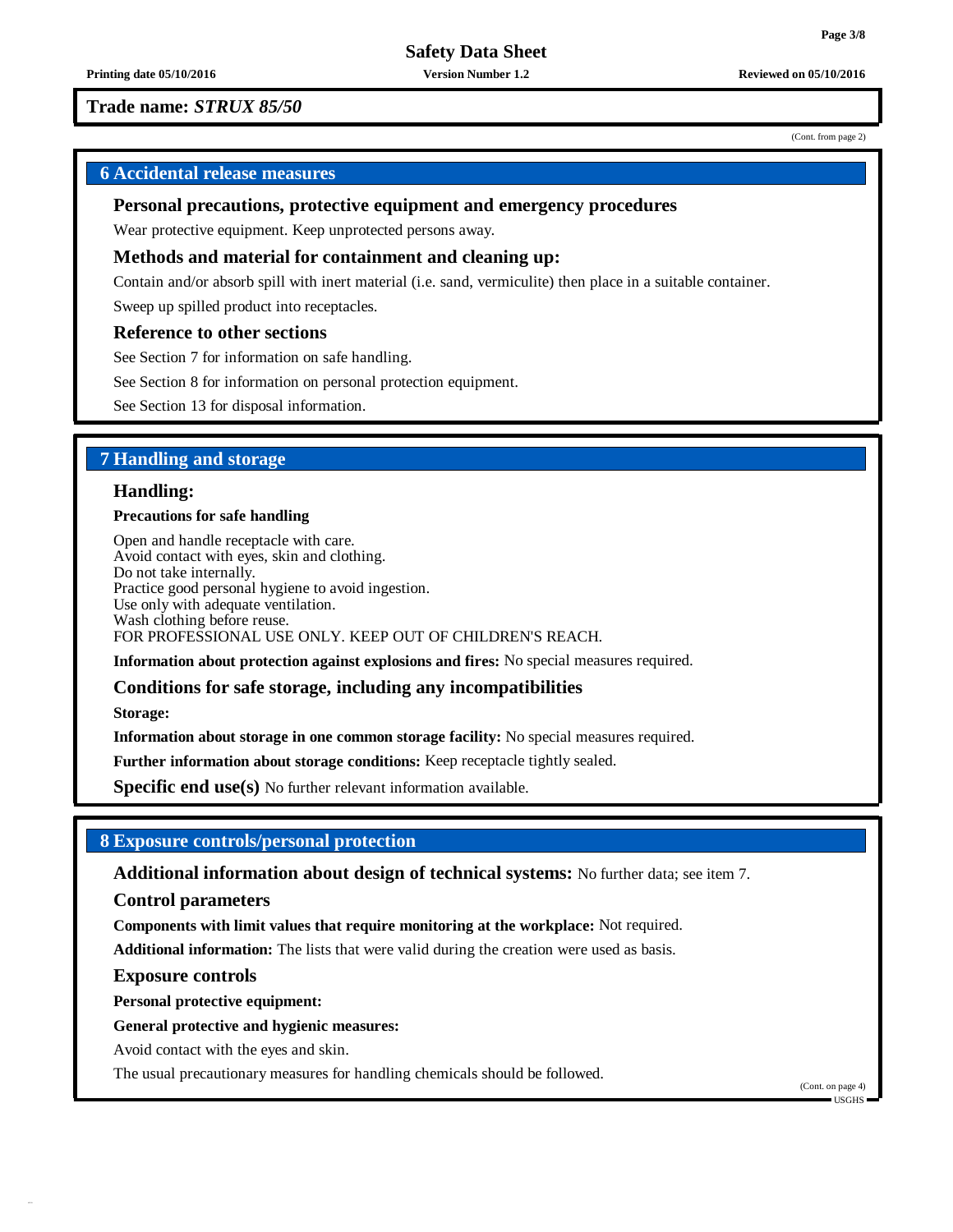**Printing date 05/10/2016 Version Number 1.2 Reviewed on 05/10/2016**

## **Trade name:** *STRUX 85/50*

#### **Breathing equipment:**

Control exposure to ingredients with workplace control parameters if mentioned above. If no ingredients are listed, respiratory protection is generally not required.

If exposure limits are listed and may be exceeded, use approved respiratory protective equipment and filter type appropriate for the listed ingredients. (NIOSH, CEN, etc.).

Respiratory protection is not normally required. However, a chemical cartridge respirator with organic vapor cartridge and a prefilter for dusts/mists is required at or above the applicable exposure limits (consult exposure guidelines). If no limits exist, use an approved respirator whenever a vapor or mist is generated or if respiratory irritation occurs. Supplied air respirator (SCBA) is required at exposure levels above the capabilities of a chemical cartridge respirator.

#### **Protection of hands:**

Gloves should be worn to prevent skin contact and should be impermeable and resistant to the product. Rubber or other impervious gloves should be worn to prevent skin contact.

#### **Material of gloves**

Gloves should be worn to prevent skin contact and should be impermeable and resistant to the product.

#### **Eye protection:**



Safety glasses with side shield protection.

Safety glasses with side shields should be worn to prevent contact due to splashing. Under high vapor mist concentrations, tightly sealed goggles should be worn.



A face shield should also be worn if there is potential exposure to splash or spray.

#### **Body protection:**

Protective work clothing

Use personal protective equipment as required.

Take off contaminated clothing.

## **9 Physical and chemical properties**

| Information on basic physical and chemical properties |                                    |  |
|-------------------------------------------------------|------------------------------------|--|
| <b>General Information</b>                            |                                    |  |
| Appearance:                                           |                                    |  |
| Form:                                                 | Solid                              |  |
| Color:                                                | According to product specification |  |
| Odor:                                                 | Characteristic                     |  |
| Odor threshold:                                       | Not determined.                    |  |
| $pH-value$ (~):                                       | Not applicable.                    |  |
| <b>Change in condition</b>                            |                                    |  |
| <b>Melting point/Melting range:</b>                   | Undetermined.                      |  |
| <b>Boiling point/Boiling range:</b>                   | Undetermined.                      |  |
| <b>Flash point:</b>                                   | $> 100 °C$ ( $> 212 °F$ )          |  |
| <b>Flammability (solid, gaseous):</b>                 | Product is not flammable.          |  |
| <b>Decomposition temperature:</b>                     | Not determined.                    |  |
|                                                       | (Cont. on page 5)                  |  |

(Cont. from page 3)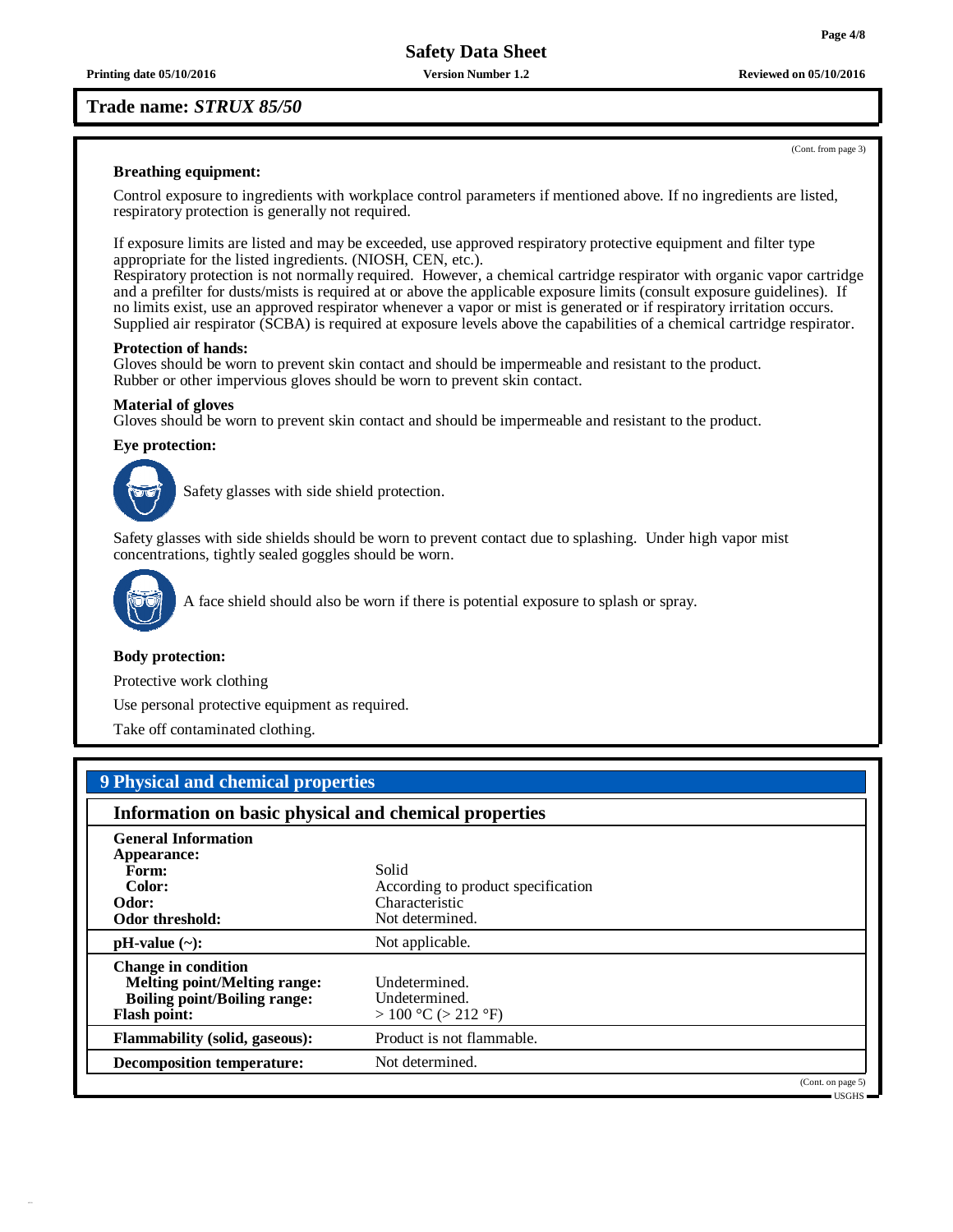**Printing date 05/10/2016 Version Number 1.2 Reviewed on 05/10/2016**

#### **Trade name:** *STRUX 85/50*

|                                                          | (Cont. from page 4)                           |
|----------------------------------------------------------|-----------------------------------------------|
| Auto igniting:                                           | Not determined.                               |
| Danger of explosion:                                     | Product does not present an explosion hazard. |
| <b>Explosion limits:</b>                                 |                                               |
| Lower:                                                   | Not determined.                               |
| <b>Upper:</b>                                            | Not determined.                               |
| <b>VOC Content (max):</b>                                | Not determined.                               |
| Vapor pressure:                                          | Not applicable.                               |
| Density: $(\sim)$                                        | Not determined.                               |
| <b>Relative density</b>                                  | Not determined.                               |
| <b>Vapor density</b>                                     | Not applicable.                               |
| <b>Evaporation rate</b>                                  | Not applicable.                               |
| Solubility in / Miscibility with                         |                                               |
| Water:                                                   | Not miscible or difficult to mix.             |
| Partition coefficient (n-octanol/water): Not determined. |                                               |
| <b>Viscosity:</b>                                        |                                               |
| Dynamic:                                                 | Not applicable.                               |
| <b>Kinematic:</b>                                        | Not applicable.                               |
| Molecular weight                                         | Not applicable.                               |
| <b>Other information</b>                                 | No further relevant information available.    |

## **10 Stability and reactivity**

**Reactivity** Stable under normal conditions.

**Chemical stability**

**Thermal decomposition:** No decomposition if used according to specifications.

**Possibility of hazardous reactions** No dangerous reactions known.

**Conditions to avoid** No further relevant information available.

**Incompatible materials:** No further relevant information available.

**Hazardous decomposition products:** Carbon monoxide and carbon dioxide

**Additional information:** See section 7 for information on handling, storage and conditions to be avoided.

## **11 Toxicological information**

## **Information on toxicological effects**

**Acute toxicity:**

**Primary irritant effect:**

**on the skin:** No irritating effect expected

**on the eye:** No irritating effect expected

**inhalation:** No irritating effect expected

**Ingestion:**

(Cont. on page 6)  $\blacksquare$  USGHS  $\blacksquare$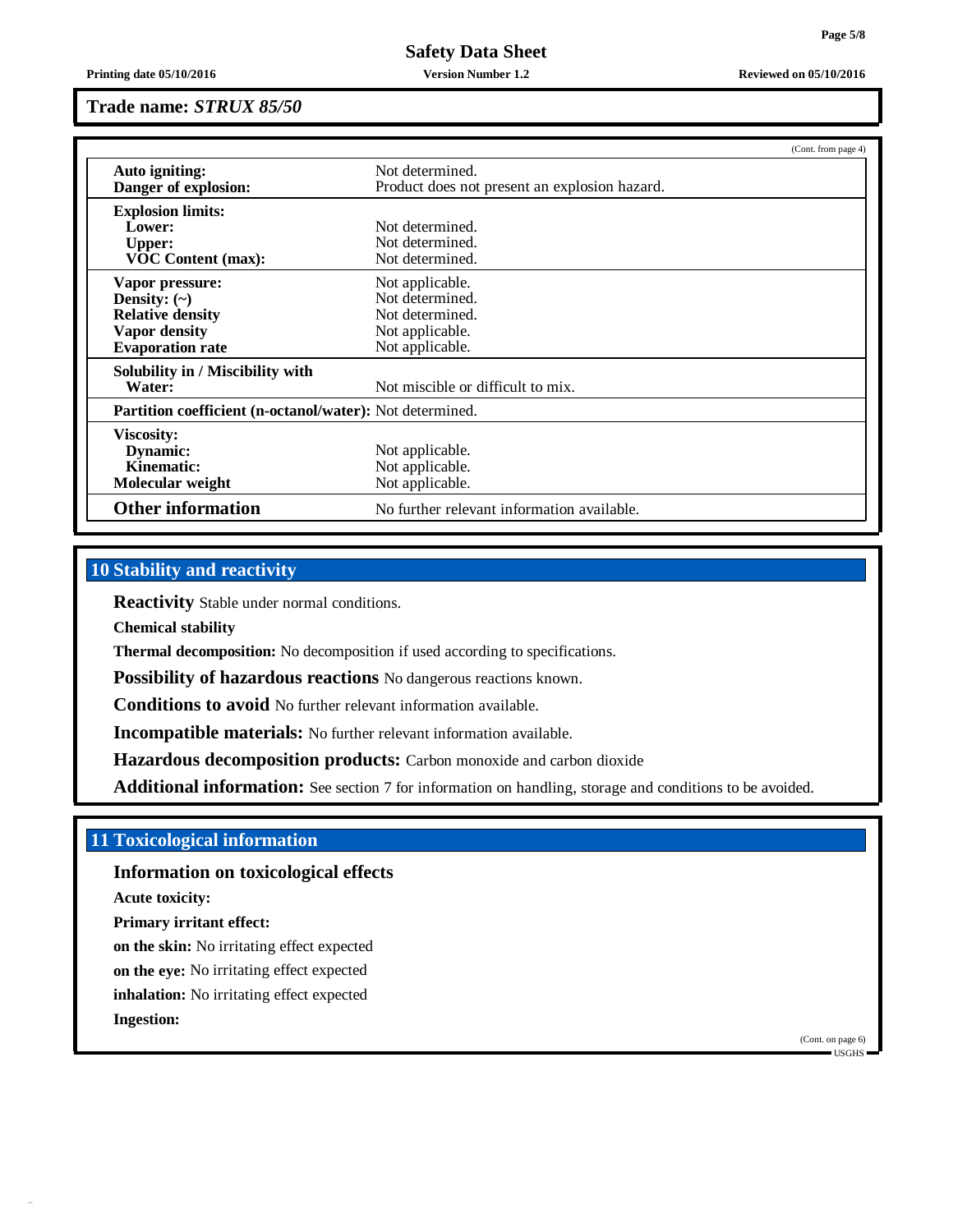**Printing date 05/10/2016 Version Number 1.2 Reviewed on 05/10/2016**

## **Trade name:** *STRUX 85/50*

(Cont. from page 5)

**Additional toxicological information:**

**Carcinogenic categories**

**IARC (International Agency for Research on Cancer) Human Carcinogenicity:**

**Group 1- Positive, Group 2A- Probable, Group 2B- Possible, Group 3- Not Classifiable**

Substance is not listed.

**NTP (National Toxicology Program)**

**K–Known to be carcinogenic, R–May reasonably be anticipated to be carcinogenic**

Substance is not listed.

**OSHA-Ca (Occupational Safety & Health Administration)**

Substance is not listed.

## **12 Ecological information**

## **Toxicity**

**Aquatic toxicity:** No further relevant information available.

**Persistence and degradability** No further relevant information available.

## **Behavior in environmental systems:**

**Bioaccumulative potential** No further relevant information available.

**Mobility in soil** No further relevant information available.

## **Additional ecological information:**

**General notes:** Not known to be hazardous to water.

## **Results of PBT and vPvB assessment**

**PBT:** Not applicable. **vPvB:** Not applicable.

**Other adverse effects** No further relevant information available.

## **13 Disposal considerations**

**Waste treatment methods** Comply with Federal, State and local regulations.

## **Recommendation:**



Must not be disposed of together with household garbage. Do not allow product to reach sewage system.

## **Uncleaned packagings:**

**Recommendation:** Disposal must be made according to official regulations.

## \* **14 Transport information**

**UN-Number DOT, ADR, ADN, IMDG, IATA** Not applicable.

(Cont. on page 7) USGHS

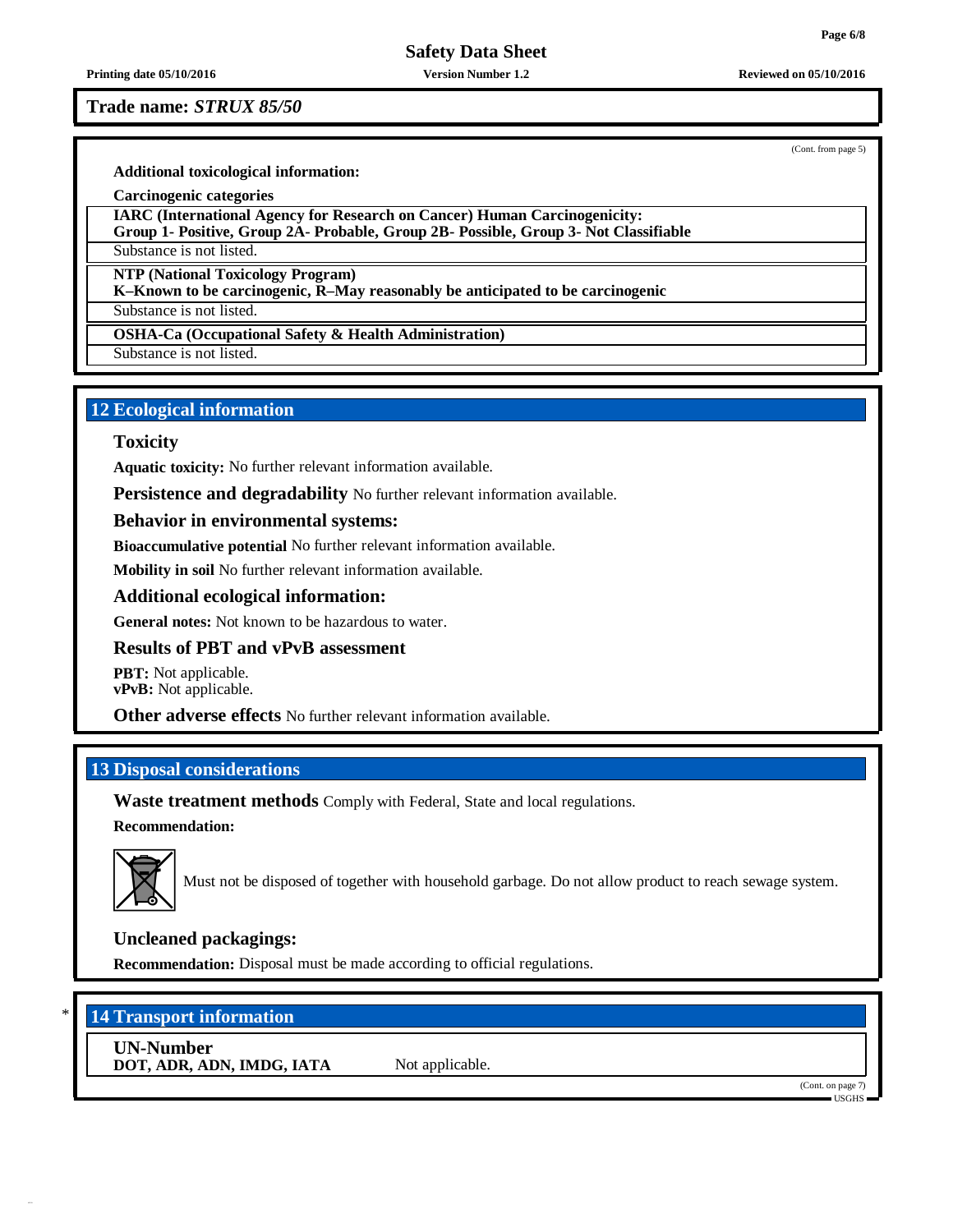**Printing date 05/10/2016 Version Number 1.2 Reviewed on 05/10/2016**

**Trade name:** *STRUX 85/50*

|                                                           | (Cont. from page 6)                                                                                             |
|-----------------------------------------------------------|-----------------------------------------------------------------------------------------------------------------|
| UN proper shipping name<br>DOT, ADR, ADN, IMDG, IATA      | Not applicable.                                                                                                 |
| <b>Transport hazard class(es)</b>                         |                                                                                                                 |
| DOT, ADR, ADN, IMDG, IATA<br><b>Class</b>                 | Not applicable.                                                                                                 |
| <b>Packing group</b><br>DOT, ADR, IMDG, IATA              | Not applicable.                                                                                                 |
| <b>Environmental hazards:</b><br><b>Marine pollutant:</b> | N <sub>0</sub>                                                                                                  |
| <b>Special precautions for user</b>                       | Not applicable.                                                                                                 |
|                                                           | <b>Transport/Additional information:</b> Not classified as a dangerous good for transport by road, rail or air. |
| <b>DOT</b><br><b>Remarks:</b>                             | Not Regulated.                                                                                                  |
| <b>UN</b> "Model Regulation":                             | Not applicable.                                                                                                 |

# **15 Regulatory information**

| Section 302/304 (extremely hazardous substances):           |                                                                                              |                   |
|-------------------------------------------------------------|----------------------------------------------------------------------------------------------|-------------------|
| Substance is not listed.                                    |                                                                                              |                   |
|                                                             | Section 313 Reportable Ingredients (Chemicals present below reporting threshold are exempt): |                   |
| Substance is not listed.                                    |                                                                                              |                   |
| <b>SARA Section 312/Tier I &amp; II Hazard Categories:</b>  |                                                                                              |                   |
| Health Immediate (acute)                                    | Yes                                                                                          |                   |
| Health Delayed (chronic)                                    | N <sub>0</sub>                                                                               |                   |
| Flammable                                                   | N <sub>0</sub>                                                                               |                   |
| Reactive                                                    | N <sub>0</sub>                                                                               |                   |
| Pressure                                                    | N <sub>0</sub>                                                                               |                   |
| <b>North America Chemical Inventory Status</b>              |                                                                                              |                   |
| <b>TSCA (Toxic Substances Control Act - United States):</b> |                                                                                              |                   |
| Substance is not listed.                                    |                                                                                              |                   |
| <b>CEPA</b> (Canadian DSL):                                 |                                                                                              |                   |
| Substance is not listed.                                    |                                                                                              |                   |
| <b>California Proposition 65</b>                            |                                                                                              |                   |
| <b>Chemicals known to cause cancer:</b>                     |                                                                                              |                   |
| Substance is not listed.                                    |                                                                                              |                   |
| Chemicals known to cause reproductive toxicity for females: |                                                                                              |                   |
| Substance is not listed.                                    |                                                                                              |                   |
| Chemicals known to cause reproductive toxicity for males:   |                                                                                              |                   |
| Substance is not listed.                                    |                                                                                              |                   |
| Chemicals known to cause developmental toxicity:            |                                                                                              |                   |
| Substance is not listed.                                    |                                                                                              |                   |
|                                                             |                                                                                              | (Cont. on page 8) |